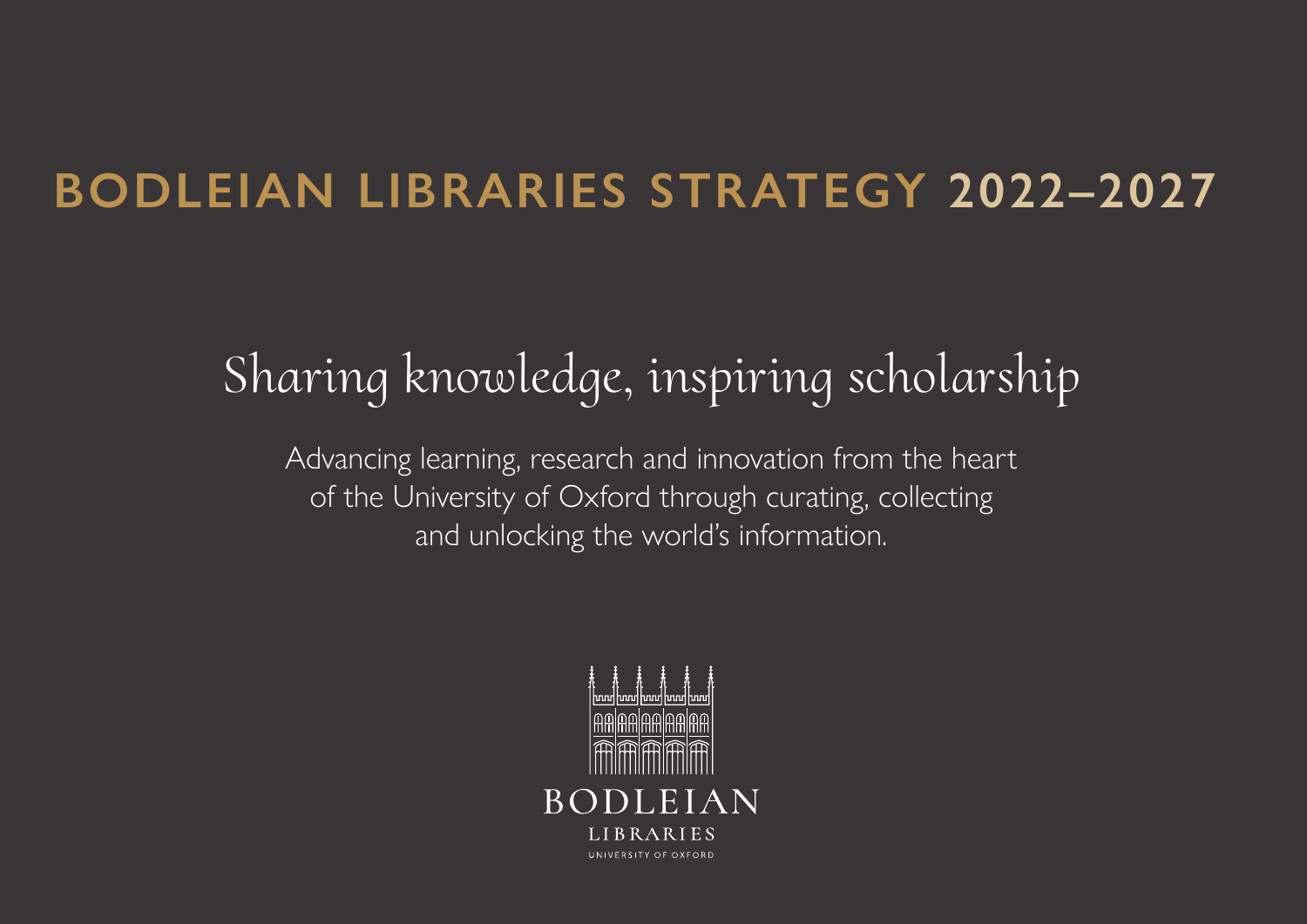## THREE KEY AIMS

- 1. help ensure that the University of Oxford remains at the forefront of academic teaching and research worldwide;
- 2. contribute leadership to the broader development of the world of information and libraries for society; and
- 3. provide a sustainable operation of the Libraries.

## guiding principles: for our staff in delivering the strategy

- 1. We will listen to our readers and focus on their experience of using the library service
- 2. We will foster and value inclusion and diversity in everything we do
- 3. We will actively lead and engage with change, and be curious and agile learners
- 4. We will be clear and constructive communicators
- 5. We will play a full and active part in the collegiate University, especially as part of GLAM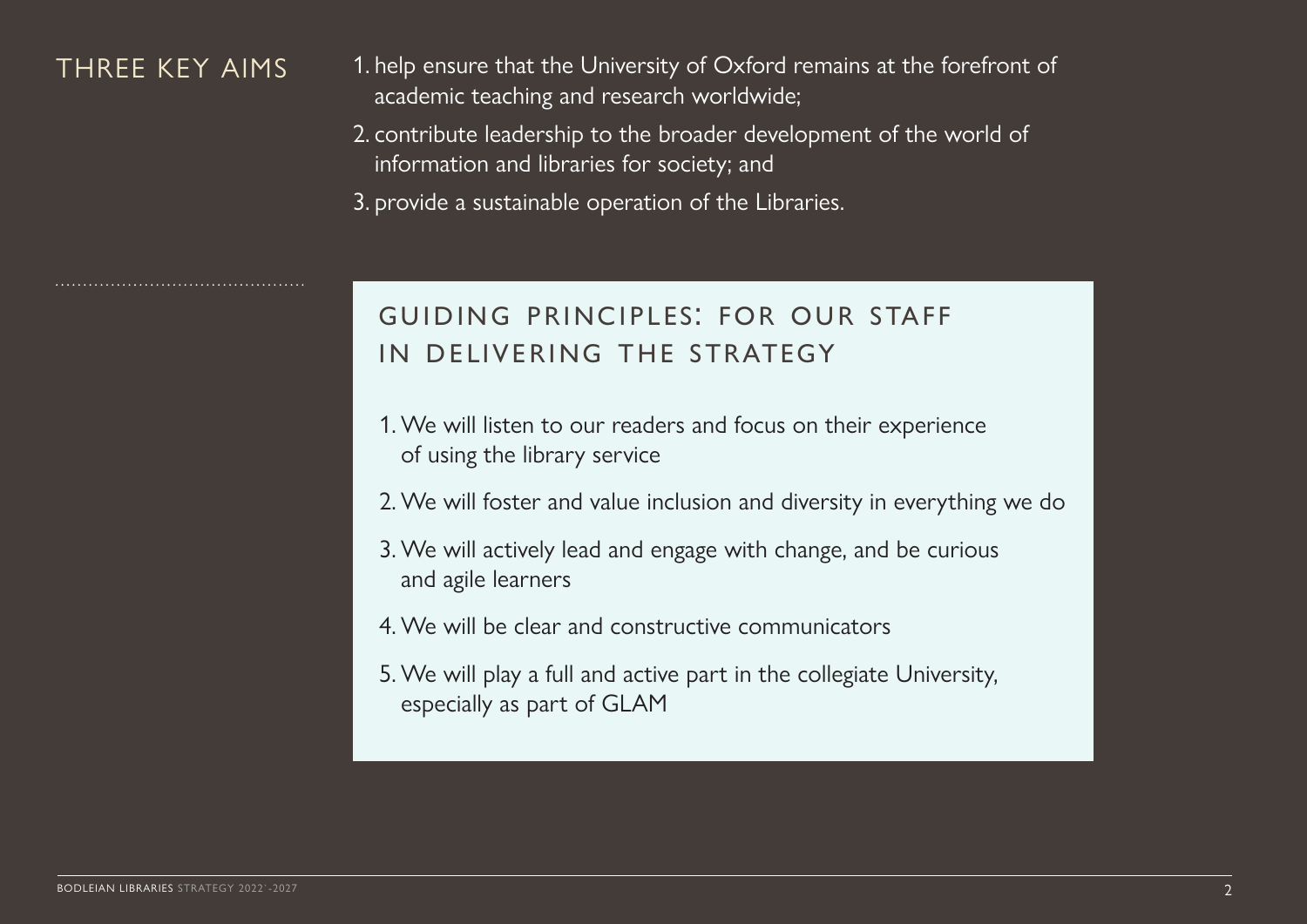## TRANSFORMING OUR SERVICES

CONVENOR: ASSOCIATE DIRECTOR, ACADEMIC LIBRARY SERVICES

1.1 Develop our physical and digital services in order to improve access to, and benefit from, library collections e.g. books, ejournals, data, manuscripts and archives, and provide for disciplinary differences.

## suggested implementation plan objectives:

- Establish effective staffing models to translate service innovation during COVID-19 to an integrated set of onsite and remote services, operating across all Bodleian Libraries.
- Increase use of the modern print collections through revised and unified lending policies, and expand the proportion of books available for borrowing.
- Scope and realise the functionality of the integrated library system to help deliver a programme of service improvement.
- 1.2 Collaborate with Oxford's students, researchers and academic staff to improve their library experience, and partner with Oxford's diverse graduate community to design library services to support their specific needs.

- Embed user experience approaches throughout the libraries, supporting staff with training and expertise in using evidence-based methods within their work.
- Investigate and improve library support and communications for academic transition and progression, helping students and Early Career Researchers make the most of library services.
- Strengthen and further evaluate Oxford Reading Lists Online as a core service for flexible and inclusive teaching, integral to the University's digital education technologies, and successfully transition to a new platform that meets Oxford's requirements.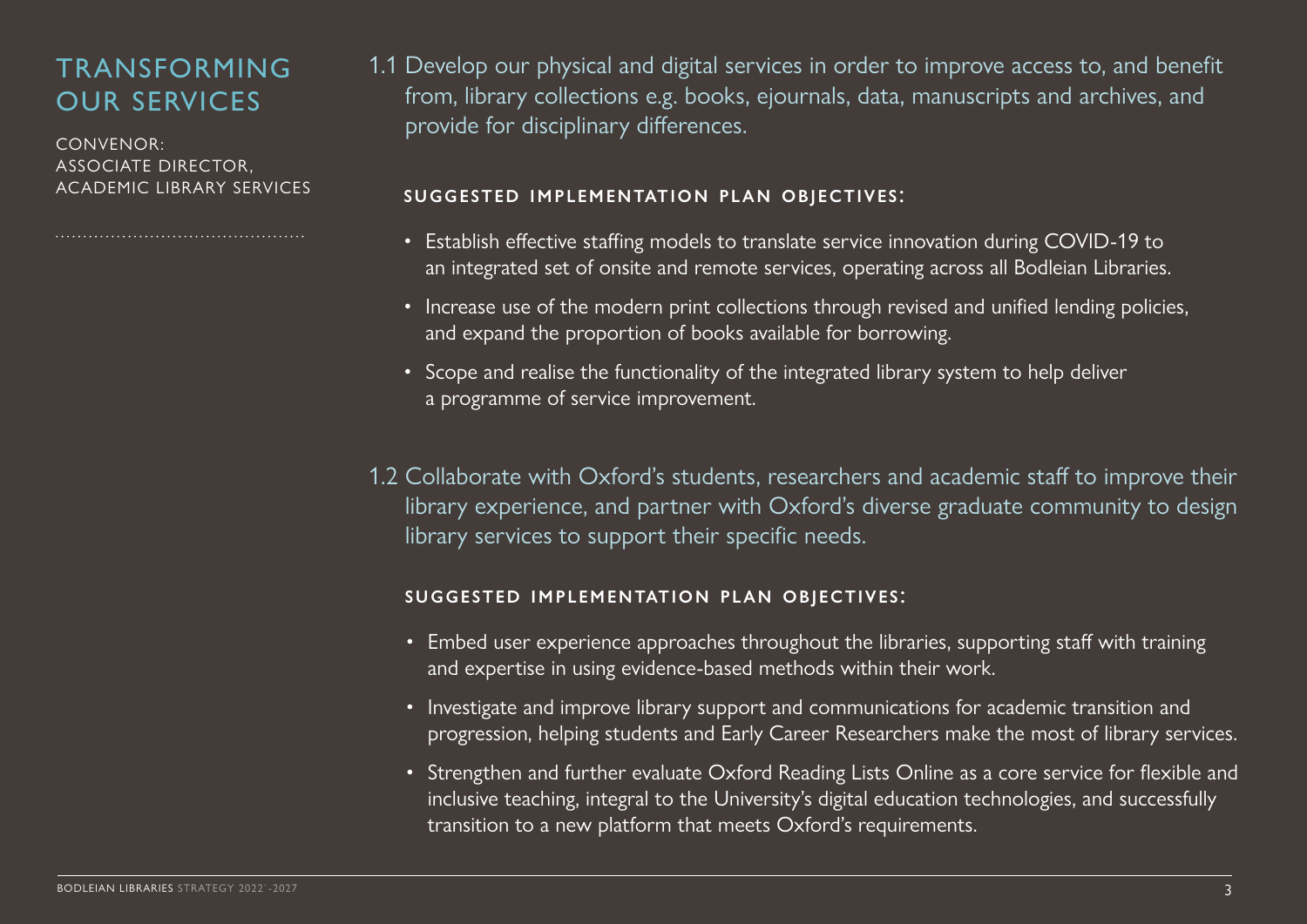## TRANSFORMING OUR SERVICES CONTINUED

1.3 Improve our library spaces to support scholarship and wellbeing, deliver key Bodleian building. developments, and promote the unique value of library study spaces for learning, research and collaboration.

#### suggested implementation plan objectives:

- Review and improve existing library spaces to provide comfortable, accessible study environments suitable for modern scholarship and provide well-equipped, bookable spaces for collaborative and hybrid working.
- Complete the refurbishment of the Radcliffe Science Library to provide library facilities for Oxford's scientific communities and Reuben College.
- Open a new merged Humanities library at the heart of the Stephen A Schwarzman Centre for the Humanities which reflects the current and changing service requirements
- 1.4 Develop services to support new forms of digital scholarship, build capacity for collaborative. research partnerships, and provide accessible, integrated expert support for the research lifecycle.

- Review the content, delivery and impact of information skills training, and demonstrate pedagogical innovation in supporting advanced use of scholarly materials and research data.
- Through the Centre for Digital Scholarship expand the provision of services to enable new uses of the Bodleian's collections across all academic Divisions.
- Work across academic Divisions to deliver the DiSc initiative, the Digital Humanities  $\omega$ Oxford Summer School and the new MSc in Digital Scholarship.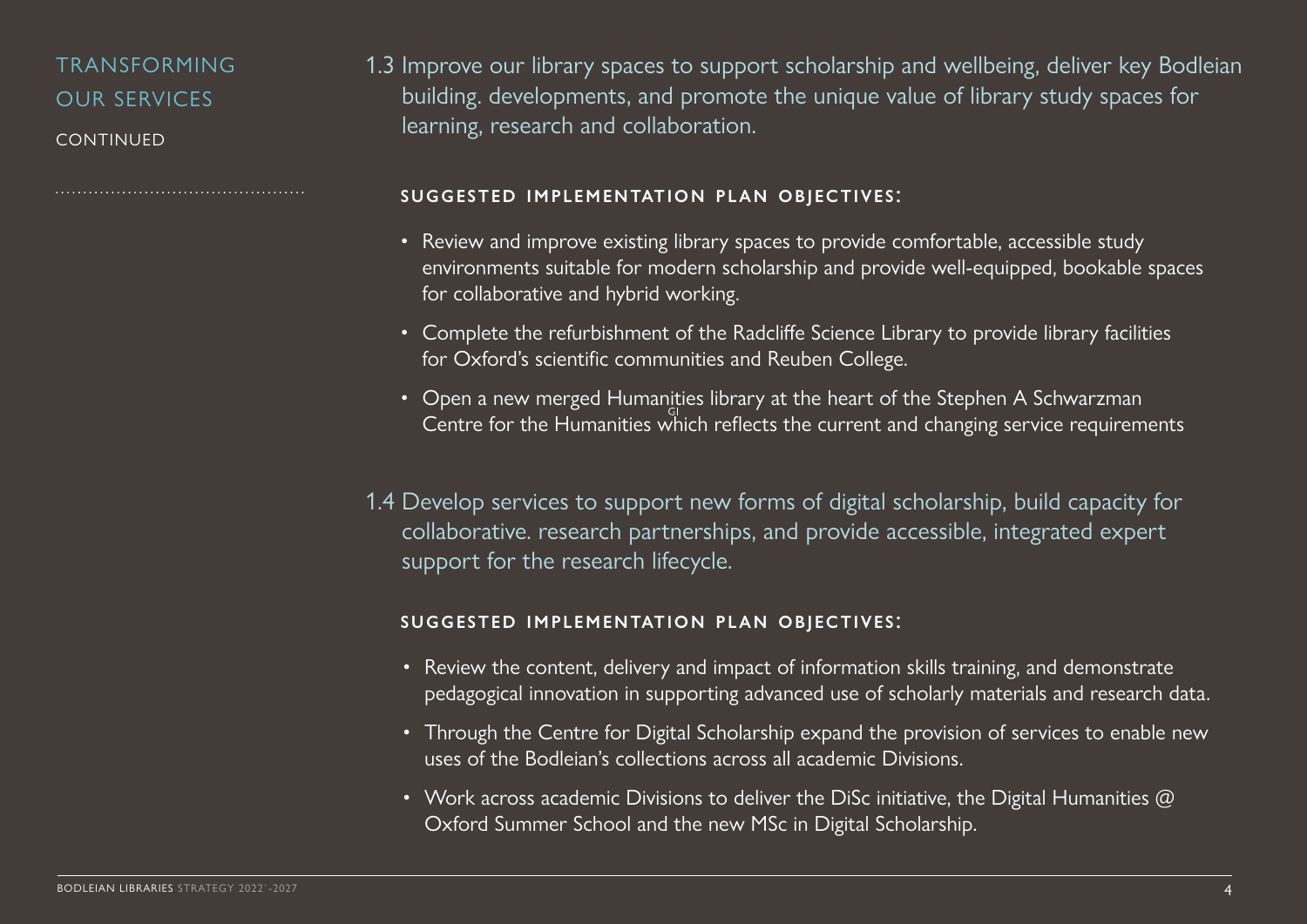## TRANSFORMING OUR SERVICES CONTINUED

1.5 Deliver an enhanced and inclusive physical and digital public engagement programme which inspires both new and existing audiences to share knowledge and make connections with our collections, Oxford research, buildings and history.

- Work through external networks, collaborative projects and partnerships to co-design projects to encourage participation from under-represented audiences.
- Expand the public education programme through the creation of a dedicated and wellequipped learning space in the Weston Library.
- Build effective collaborations across all academic divisions to use the collections, spaces and expertise of the Bodleian Libraries to support public engagement with research and impact case studies.of its readers.
- Work with the Museums to deliver additional offsite storage and access for researchers to collections.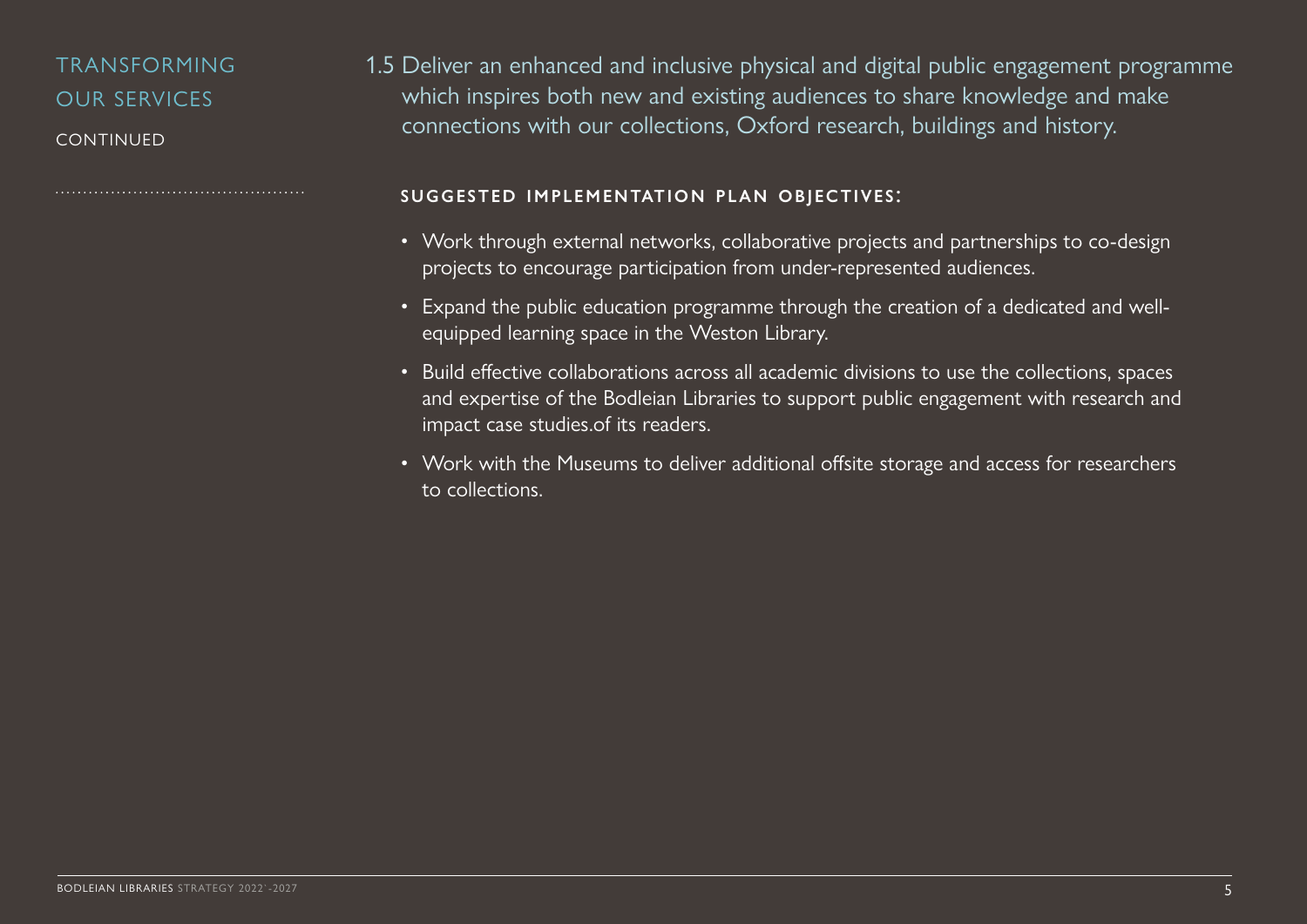## TRANSFORMING OUR COLLECTIONS

CONVENOR: ASSOCIATE DIRECTOR, SCHOLARLY RESOURCES

2.1 Develop better infrastructure and services to enable the curation, discovery, access, use and long-term preservation, of the full breadth of our collections.

## suggested implementation plan objectives:

- Building on Digital Bodleian for our image collections, develop platform(s) and delivery mechanisms for other forms of digital content e.g. text, AV, …
- Further enhance the digital preservation provision for our digital repositories to ensure we hold (at least) 2 copies on disk in a technology agnostic structured layout e.g. Oxford Common File Layout (OCFL).
- Deliver a new service for search and discovery across manuscript and archival collections held in the Bodleian Libraries and Oxford Colleges, currently in development as part of
- 2.2 Develop a digitization programme that transforms the scale and scope of our digital library collections, offering greater diversity and a broader representation of our collections.

## suggested implementation plan objectives:

Determine the available approaches to digitization that are scalable, sustainable and appropriate for the collection being digitized, i.e., consider in house or outsourced approaches.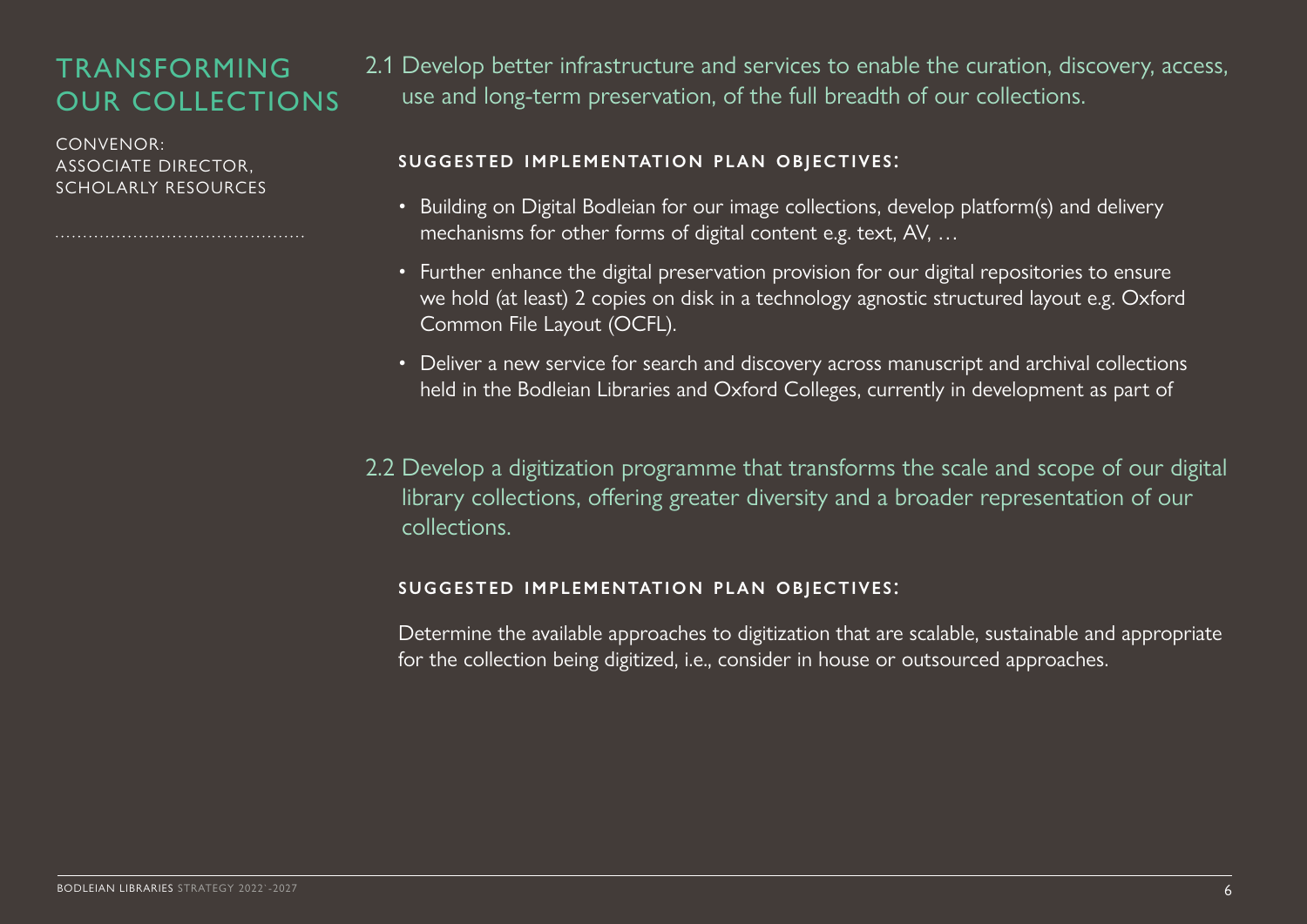## TRANSFORMING OUR COLLECTIONS

CONTINUED

2.3 Create a sustainable, world-leading capability, to preserve and give access to borndigital collections, covering Oxford research outputs (publications and data) and collections acquired by the Bodleian Libraries.

#### suggested implementation plan objectives:

- Unlock the potential of our existing born-digital collections, i.e. BEAM, by using existing or developing new discovery and access solutions.
- Implement the recommendations from the University Review of Research Data Management, using the ORA4 Phase II project to develop our institutional repository to integrate it fully within the research lifecycle, facilitating access to Oxford's unique outputs.
- Work with the Museums to deliver additional offsite storage and access for researchers to collections.
- 2.4 Ensure the resources provided by the library enable us to remain in step with the research and education strategies of the University, including support for Open Scholarship.

- Ensure that, when major new research initiatives are begun in one of the Divisions, that new funding for research resources is considered from the outset.
- Support a sustainable transition to Open Access via Read & Publish deals, and innovative forms of publishing that deliver value for money and foster market diversity.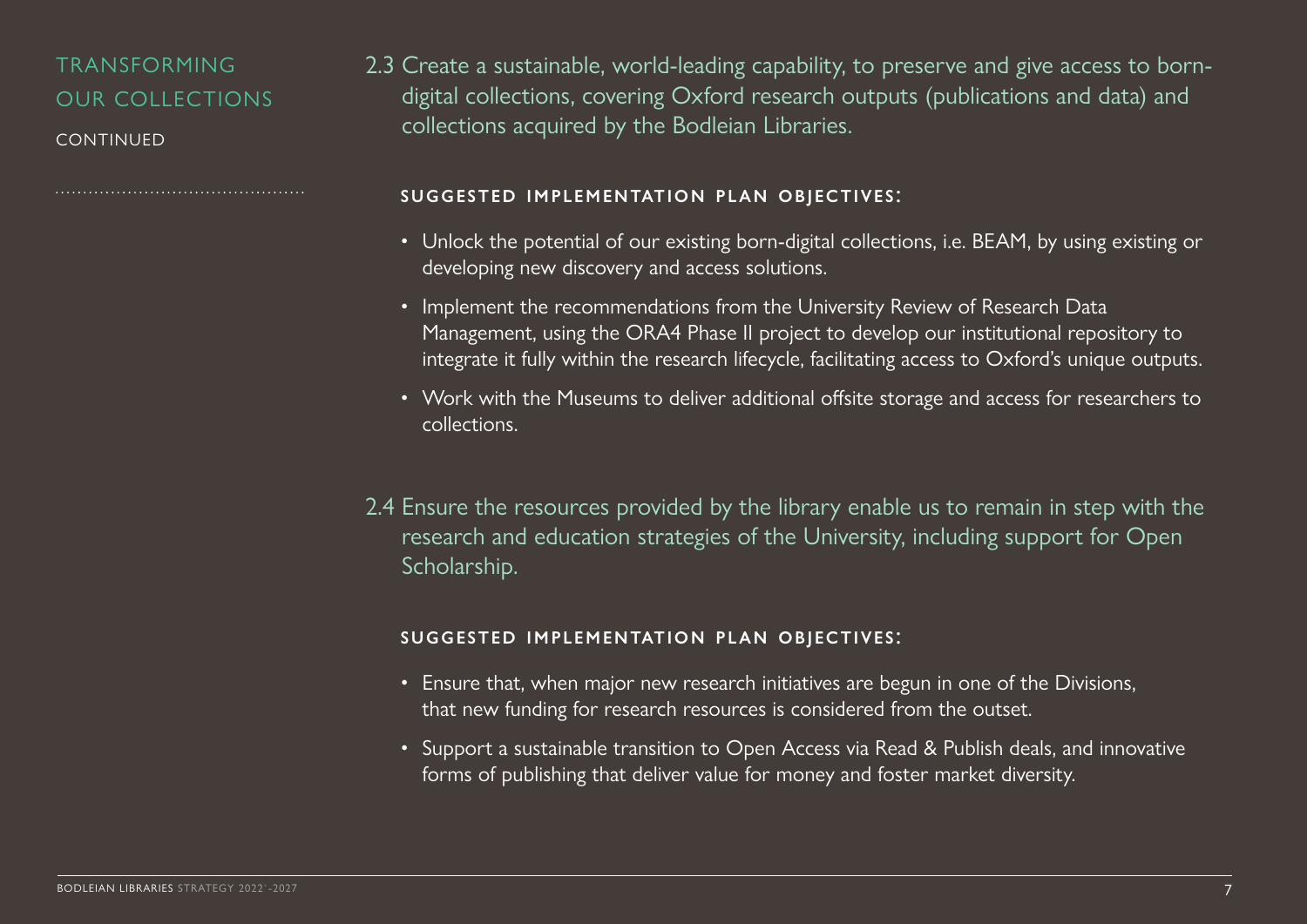## TRANSFORMING OUR COLLECTIONS

**CONTINUED** 

2.5 Enhance the Bodleian's unique and distinctive print and digital collections and associated curatorial mission for a diverse global audience.

- Consider how we present our global collections to a global audience, in particular through non-English language user interfaces.
- Review and refresh our existing policies and practices of global and inclusive collecting, considering digital approaches, for example through an expansion of web archiving and the proactive purchasing of collections that reflect a breadth of scholarship and include previously under-represented areas.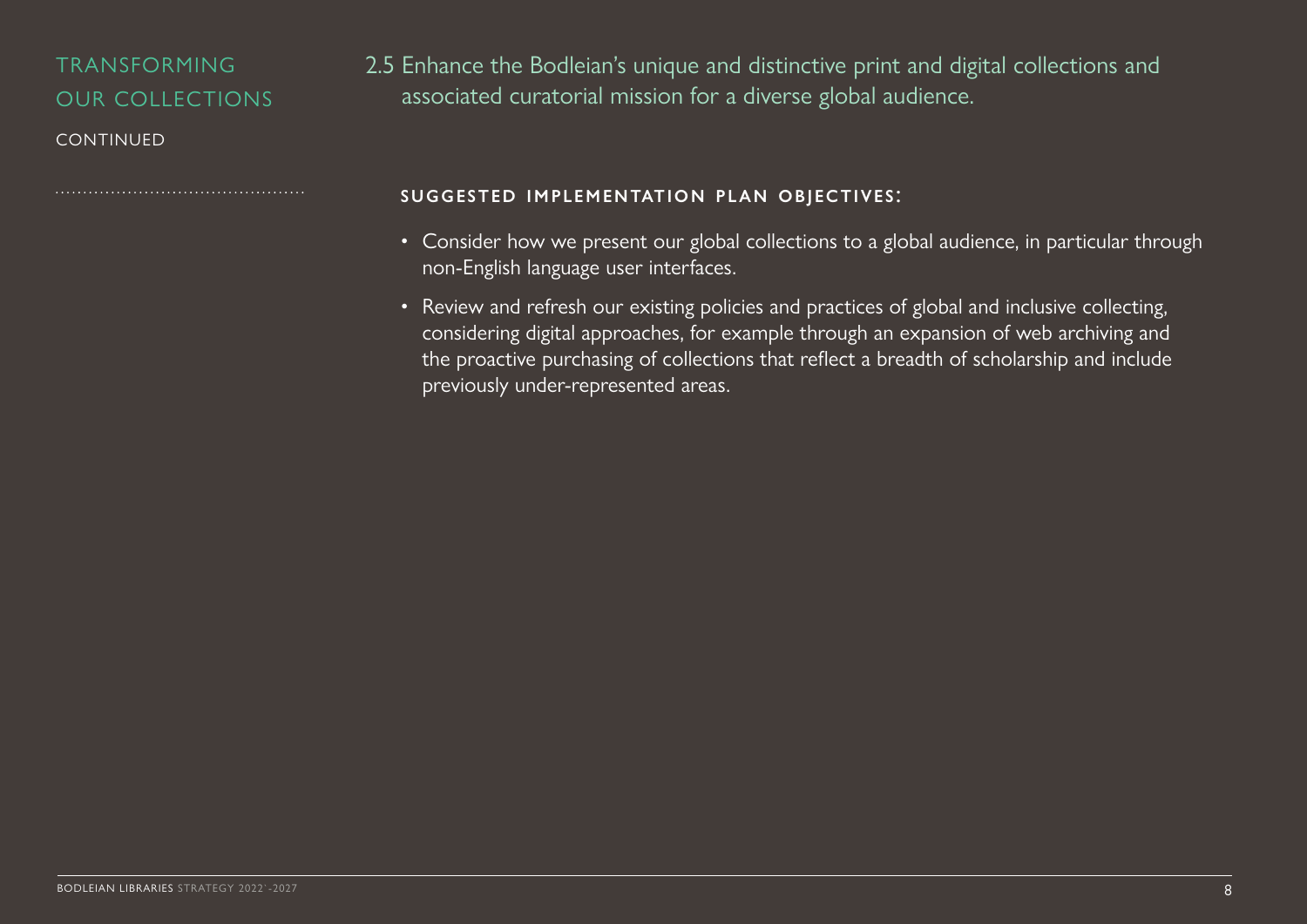## TRANSFORMING OUR WAYS OF WORKING

CONVENOR: CHIEF OPERATING OFFICER

3.1 Develop new ways of working across the libraries, considering options for adopting hybrid working models and optimising the use of both remote working technology and library office space.

## suggested implementation plan objectives:

Conclude the New Ways of Working (NWW) pilot, in line with the University's framework, and roll out a set of principles for use across the libraries.

3.2 Scope and implement a plan to become a model of excellence and innovation in equality, diversity and inclusion, aligning where appropriate with the University's Equality Policy, and seeking to act as an exemplar for the sector. Remove barriers to our services, promote a culture of inclusiveness and maximise the personal achievement of our users and our staff.

## suggested implementation plan objectives:

Lead a programme of activities designed to advance strategy, policy-making and practice in the Bodleian Libraries regarding inclusion, ethnicity and the legacies of Empire.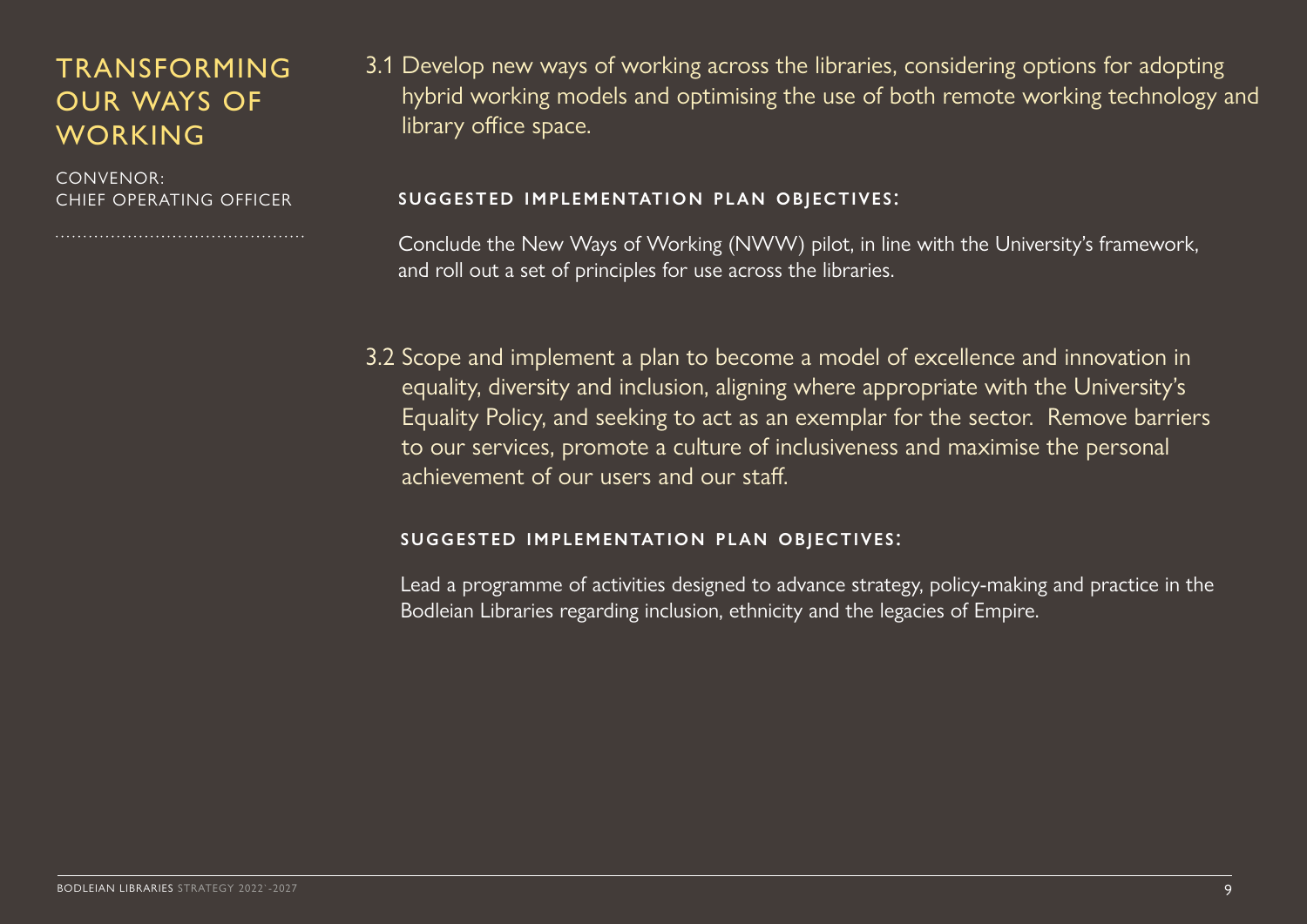## TRANSFORMING OUR WAY OF WORKING

CONTINUED

3.3 Review and integrate environmental considerations into operational decisions and activities across the libraries, and embed a culture of environmentally sustainable behaviour among staff. Contribute to the University's aim to achieve net zero carbon and biodiversity net gain, both by 2035.

#### suggested implementation plan objectives:

Pursue carbon reduction and offsetting initiatives – taking forward packages of work as well as policy and contract improvements to reduce the environmental impact of the Bodleian.

3.4 Establish a balance of costs and income generation in order to continue developing services and new initiatives, with particular focus on raising philanthropic income and developing a new Commercial strategy, in line with the GLAM Commercial Vision, to support recovery to pre-pandemic levels.

- Increase spend per visitor (SPV) via tailored product development in both shops, enhanced visitor experience in the café and further developing the tours programme.
- The Development team will continue to identify and engage with Trusts, Corporations and individuals to seek donations to the Bodleian with a target of £10m per annum.